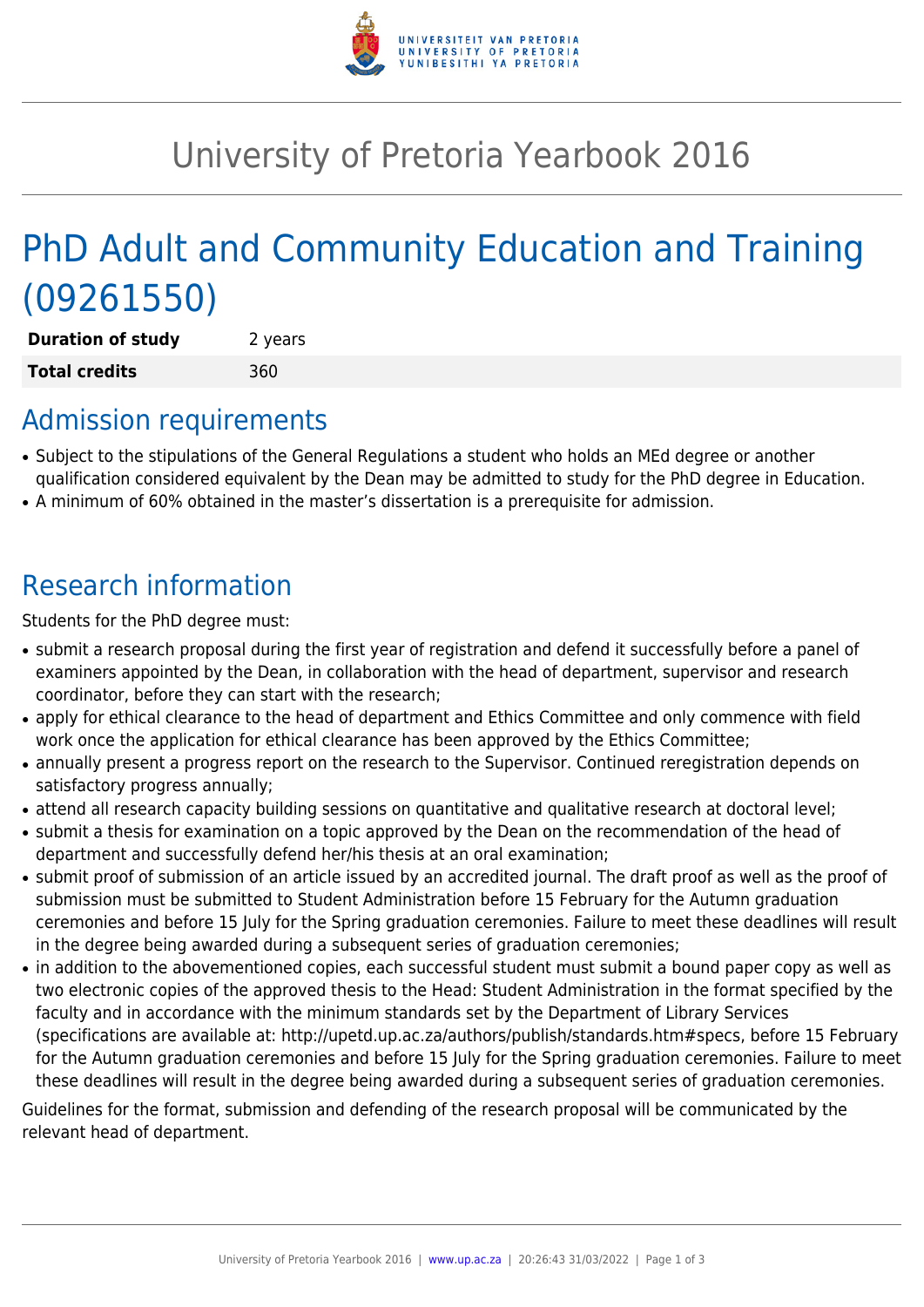

## Curriculum: Year 1

**Minimum credits: 360**

#### **Core modules**

#### **Thesis: Adult and community education and training 990 (ACT 990)**

| <b>Module credits</b>         | 360.00               |
|-------------------------------|----------------------|
| <b>Prerequisites</b>          | No prerequisites.    |
| <b>Language of tuition</b>    | Both Afr and Eng     |
| <b>Academic organisation</b>  | Humanities Education |
| <b>Period of presentation</b> | Year                 |